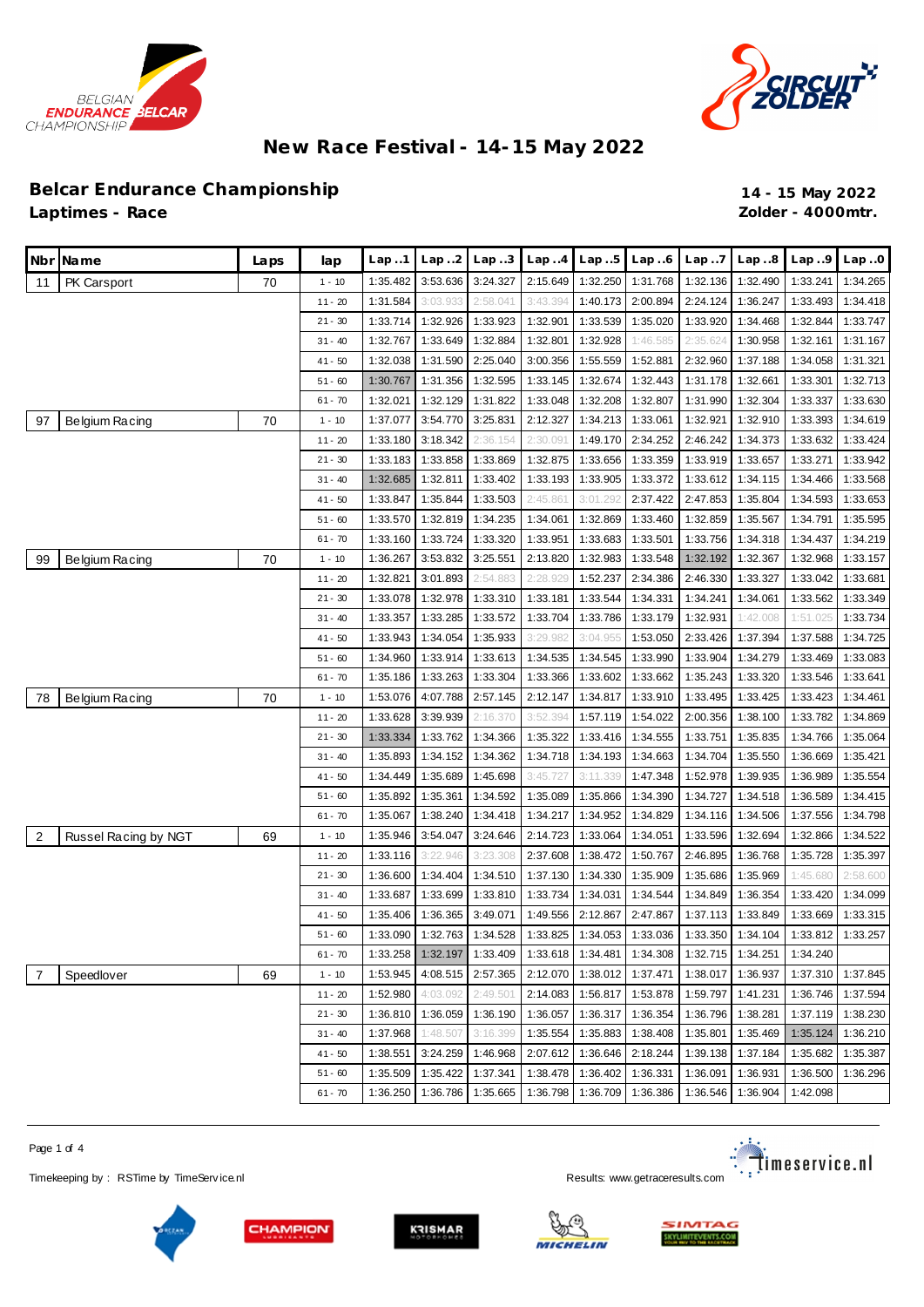

#### **Belcar Endurance Championship 14 - 15 May 2022 Laptimes - Race Zolder - 4000mtr.**

|     | Nbr Name                  | Laps | lap       | Lap.1    | Lap.2    | Lap.3    | Lap.4    | Lap.5    | Lap.6    | Lap.7    | Lap.8    | Lap.9    | Lap.0    |
|-----|---------------------------|------|-----------|----------|----------|----------|----------|----------|----------|----------|----------|----------|----------|
| 63  | Tip Top Rent              | 66   | $1 - 10$  | 1:54.255 | 4:08.197 | 2:55.763 | 2:13.997 | 1:43.484 | 1:41.176 | 1:41.663 | 1:40.943 | 1:41.365 | 1:40.831 |
|     |                           |      | $11 - 20$ | 2:30.391 | 3:23.225 | 2:48.413 | 1:56.435 | 2:06.737 | 1:57.279 | 1:52.242 | 1:41.241 | 1:41.287 | 1:42.196 |
|     |                           |      | $21 - 30$ | 1:41.481 | 1:42.032 | 1:41.686 | 1:41.399 | 1:40.658 | 1:42.861 | 1:41.648 | 1:41.956 | 1:42.964 | 1:41.481 |
|     |                           |      | $31 - 40$ | 1:41.238 | 1:40.678 | 1:40.738 | 1:41.396 | 1:49.140 | 3:01.674 | 1:43.449 | 1:41.296 | 1:43.069 | 1:43.552 |
|     |                           |      | $41 - 50$ | 3:20.354 | 1:55.403 | 2:19.866 | 1:44.532 | 1:51.774 | 1:43.470 | 1:41.761 | 1:41.833 | 1:42.375 | 1:40.499 |
|     |                           |      | $51 - 60$ | 1:40.379 | 1:40.683 | 1:41.861 | 1:40.650 | 1:41.987 | 1:42.979 | 1:41.987 | 1:41.856 | 1:40.955 | 1:40.699 |
|     |                           |      | $61 - 70$ | 1:40.378 | 1:40.909 | 1:40.900 | 1:40.961 | 1:42.275 | 1:42.550 |          |          |          |          |
| 23  | MM Racing                 | 65   | $1 - 10$  | 1:54.180 | 4:08.486 | 2:57.167 | 2:11.673 | 1:38.681 | 1:38.489 | 1:38.547 | 1:37.939 | 1:38.315 | 1:38.474 |
|     |                           |      | $11 - 20$ | 2:11.575 | 3:42.752 | 2:02.767 | 2:26.197 | 1:39.299 | 1:51.250 | 2:45.252 | 1:38.729 | 1:38.263 | 1:37.741 |
|     |                           |      | $21 - 30$ | 1:36.759 | 1:36.440 | 1:37.777 | 1:39.041 | 1:37.453 | 1:36.233 | 1:38.055 | 1:45.473 | 2:46.783 | 1:41.537 |
|     |                           |      | $31 - 40$ | 1:41.485 | 1:40.489 | 1:40.733 | 1:40.357 | 1:39.533 | 1:42.263 | 1:42.622 | 1:39.579 | 1:40.814 | 1:43.025 |
|     |                           |      | $41 - 50$ | 1:45.021 | 3:47.975 | 1:53.648 | 2:12.253 | 2:49.315 | 1:53.536 | 3:55.840 | 1:55.510 | 2:30.410 | 1:41.253 |
|     |                           |      | $51 - 60$ | 1:41.397 | 1:40.782 | 1:39.839 | 1:40.293 | 1:40.459 | 1:39.127 | 1:40.818 | 1:40.914 | 1:42.656 | 1:41.912 |
|     |                           |      | $61 - 70$ | 1:40.954 | 1:42.403 | 1:42.104 | 1:41.281 | 1:44.811 |          |          |          |          |          |
| 470 | <b>Stevens Motorsport</b> | 64   | $1 - 10$  | 1:53.062 | 4:08.145 | 2:56.411 | 2:14.261 | 1:43.626 | 1:42.784 | 1:41.644 | 1:41.985 | 1:41.276 | 1:41.483 |
|     |                           |      | $11 - 20$ | 2:29.251 | 3:23.485 | 2:49.531 | 1:54.047 | 2:06.633 | 1:56.932 | 1:54.210 | 1:43.494 | 1:42.115 | 1:42.011 |
|     |                           |      | $21 - 30$ | 1:41.482 | 1:41.389 | 1:42.241 | 1:41.533 | 1:42.239 | 1:43.394 | 1:42.928 | 1:41.906 | 1:42.481 | 1:43.597 |
|     |                           |      | $31 - 40$ | 1:41.861 | 1:42.018 | 1:41.631 | 1:42.502 | 1:42.311 | 1:43.072 | 1:42.164 | 1:49.097 | 4:38.170 | 3:30.498 |
|     |                           |      | $41 - 50$ | 1:54.971 | 2:36.875 | 2:48.964 | 1:44.246 | 1:44.586 | 1:43.597 | 1:42.578 | 1:42.311 | 1:42.429 | 1:42.032 |
|     |                           |      | $51 - 60$ | 1:43.054 | 1:41.903 | 1:42.341 | 1:44.405 | 1:41.567 | 1:44.512 | 1:43.585 | 1:42.043 | 1:43.012 | 1:42.516 |
|     |                           |      | $61 - 70$ | 1:41.595 | 1:42.485 | 1:44.449 | 1:44.022 |          |          |          |          |          |          |
| 14  | Alnimax Racing            | 64   | $1 - 10$  | 2:19.450 | 4:02.821 | 2:40.182 | 2:12.317 | 1:48.837 | 1:46.268 | 1:46.214 | 1:45.722 | 1:45.000 | 1:44.336 |
|     |                           |      | $11 - 20$ | 3:09.725 | 2:42.341 | 1:46.195 | 2:20.534 | 1:56.842 | 1:54.203 | 2:00.105 | 1:45.936 | 1:45.607 | 1:47.303 |
|     |                           |      | $21 - 30$ | 1:44.480 | 1:44.822 | 1:44.727 | 1:46.339 | 1:54.278 | 3:22.423 | 1:47.776 | 1:47.917 | 1:46.599 | 1:46.171 |
|     |                           |      | $31 - 40$ | 1:46.709 | 1:46.168 | 1:46.430 | 1:45.446 | 1:46.941 | 1:46.272 | 1:46.634 | 1:49.254 | 1:48.059 | 3:31.648 |
|     |                           |      | $41 - 50$ | 1:54.587 | 2:08.431 | 1:58.714 | 2:46.790 | 1:46.190 | 1:45.790 | 1:46.193 | 1:45.439 | 1:45.835 | 1:45.969 |
|     |                           |      | $51 - 60$ | 1:46.374 | 1:45.359 | 1:45.537 | 1:45.250 | 1:45.199 | 1:45.356 | 1:45.343 | 1:47.037 | 1:45.509 | 1:45.261 |
|     |                           |      | $61 - 70$ | 1:46.020 | 1:45.854 | 1:45.825 | 1:46.192 |          |          |          |          |          |          |
| 45  | <b>BMS Motorsport</b>     | 63   | $1 - 10$  | 1:56.057 | 4:07.475 | 2:55.289 | 2:14.588 | 1:47.025 | 1:46.219 | 1:45.785 | 1:45.718 | 1:45.805 | 1:45.980 |
|     |                           |      | $11 - 20$ | 3:04.116 | 2:55.026 | 4:52.819 | 2:06.125 | 2:47.198 | 1:48.530 | 1:44.316 | 1:45.241 | 1:43.695 | 1:44.516 |
|     |                           |      | $21 - 30$ | 1:43.328 | 1:44.527 | 1:44.320 | 1:46.027 | 1:45.018 | 1:44.145 | 1:55.359 | 1:45.145 | 1:45.858 | 1:45.267 |
|     |                           |      | $31 - 40$ | 1:46.022 | 1:44.873 | 1:45.465 | 1:45.006 | 1:44.464 | 1:45.537 | 1:45.282 | 1:44.906 | 2:50.389 | 3:05.176 |
|     |                           |      | $41 - 50$ | 2:36.757 | 2:49.430 | 1:46.562 | 1:47.077 | 1:46.144 | 1:49.193 | 1:48.040 | 1:44.968 | 1:44.652 | 1:45.466 |
|     |                           |      | $51 - 60$ | 1:45.974 | 1:45.734 | 1:45.970 | 1:45.263 | 1:45.800 | 1:46.084 | 1:46.185 | 1:46.135 | 1:44.705 | 1:44.557 |
|     |                           |      | $61 - 70$ | 1:45.785 | 1:47.070 | 1:59.185 |          |          |          |          |          |          |          |
| 5   | JFT Engineering           | 61   | $1 - 10$  | 2:29.292 | 4:06.581 | 2:29.131 | 2:09.803 | 1:52.657 | 1:50.833 | 1:52.420 | 1:50.408 | 1:52.196 | 1:51.285 |
|     |                           |      | $11 - 20$ | 3:52.305 | 2:04.429 | 1:52.960 | 1:52.196 | 1:58.186 | 1:57.304 | 1:52.383 | 1:51.477 | 2:50.724 | 1:51.287 |
|     |                           |      | $21 - 30$ | 1:52.260 | 1:52.243 | 1:51.920 | 2:03.262 | 4:00.884 | 1:52.223 | 1:52.452 | 1:51.469 | 1:51.520 | 1:51.313 |
|     |                           |      | $31 - 40$ | 1:52.058 | 1:51.628 | 1:51.330 | 1:51.830 | 1:51.415 | 1:51.883 | 1:52.070 | 3:31.810 | 3:01.178 | 1:53.545 |
|     |                           |      | $41 - 50$ | 2:33.409 | 1:52.460 | 1:51.586 | 1:51.197 | 1:50.768 | 1:50.930 | 1:50.389 | 1:50.508 | 1:50.966 | 1:50.903 |
|     |                           |      | $51 - 60$ | 1:52.624 | 1:51.515 | 1:51.436 | 1:51.710 | 1:51.094 | 1:51.135 | 1:51.023 | 1:50.935 | 1:50.495 | 1:52.007 |
|     |                           |      | $61 - 70$ | 1:51.090 |          |          |          |          |          |          |          |          |          |

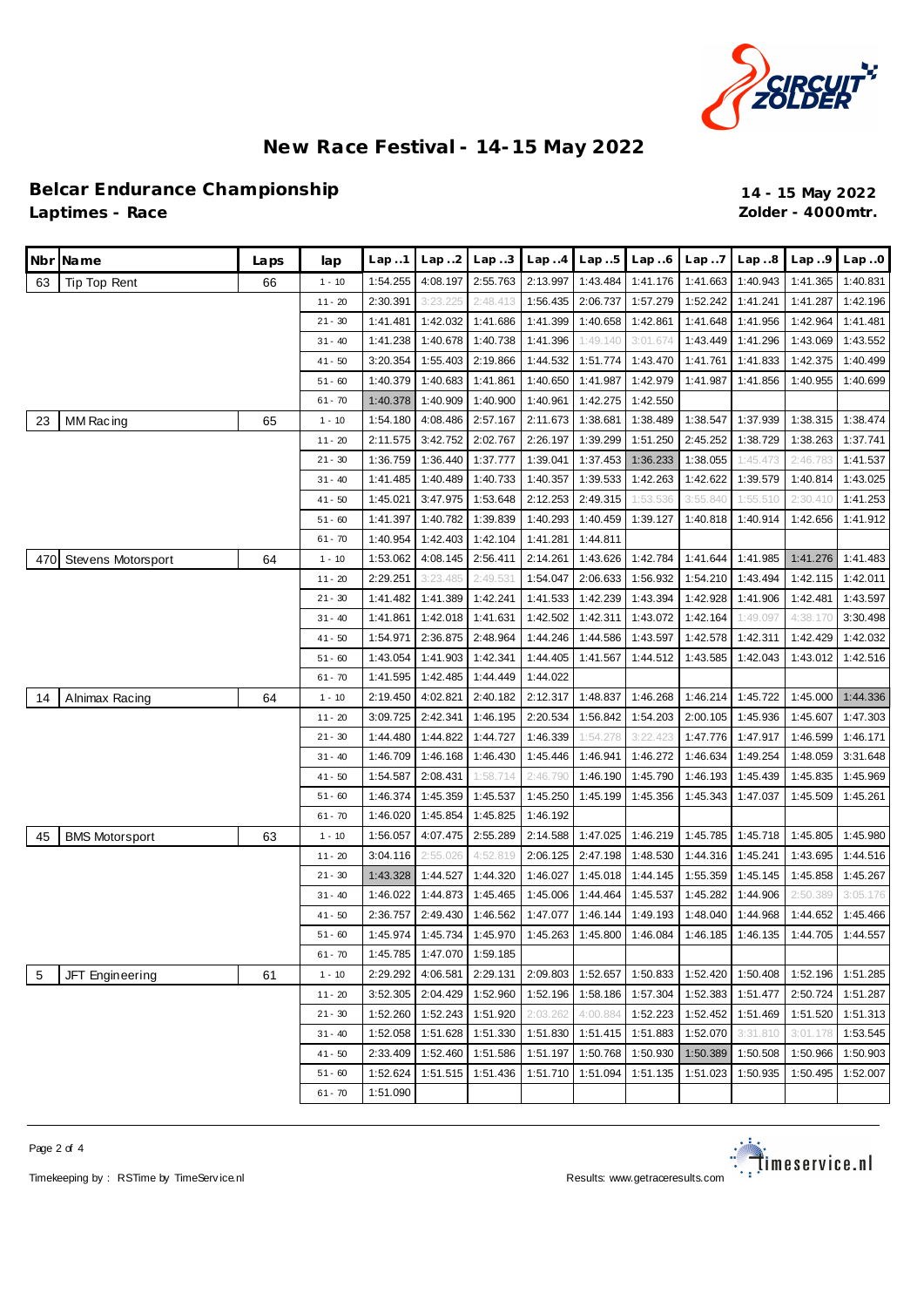

#### **Belcar Endurance Championship 14 - 15 May 2022 Laptimes - Race Zolder - 4000mtr.**

|     | Nbr Name                       | Laps | lap       | Lap.1    | Lap. .2  | Lap.3    | Lap.4    | Lap.5             | Lap.6    | Lap.7    | Lap.8    | Lap.9    | Lap.0    |
|-----|--------------------------------|------|-----------|----------|----------|----------|----------|-------------------|----------|----------|----------|----------|----------|
| 121 | <b>WAW Racing</b>              | 61   | $1 - 10$  | 2:27.369 | 4:06.444 | 2:26.166 | 2:12.714 | 1:51.025          | 1:50.395 | 1:50.581 | 1:50.371 | 1:51.077 | 1:54.625 |
|     |                                |      | $11 - 20$ | 3:54.565 | 2:00.901 | 1:51.639 | 1:51.686 | 2:03.810          | 1:57.254 | 1:52.678 | 1:50.700 | 1:50.103 | 1:50.096 |
|     |                                |      | $21 - 30$ | 1:49.251 | 1:50.457 | 1:50.789 | 1:49.611 | 2:00.113          | 2:08.908 | 1:50.958 | 1:58.675 | 3:53.271 | 1:52.558 |
|     |                                |      | $31 - 40$ | 1:52.391 | 1:51.932 | 1:51.980 | 1:53.814 | 1:53.496          | 1:52.733 | 1:52.164 | 2:42.217 | 3:55.806 | 2:15.751 |
|     |                                |      | $41 - 50$ | 2:50.524 | 1:54.340 | 1:51.525 | 1:51.903 | 1:50.809          | 1:50.645 | 1:51.743 | 1:51.185 | 1:51.398 | 1:52.529 |
|     |                                |      | $51 - 60$ | 1:53.080 | 1:53.140 | 1:51.864 | 1:51.529 | 1:51.430          | 1:50.750 | 1:51.381 | 1:50.941 | 1:50.316 | 1:51.206 |
|     |                                |      | $61 - 70$ | 1:50.742 |          |          |          |                   |          |          |          |          |          |
| 70  | Simtag Racing                  | 60   | $1 - 10$  | 2:31.180 | 4:05.970 | 2:29.842 | 2:09.733 | 1:54.030          | 1:51.819 | 1:51.991 | 1:52.146 | 1:52.336 | 2:04.647 |
|     |                                |      | $11 - 20$ | 3:52.259 | 2:04.362 | 3:13.534 | 2:06.899 | 1:57.479          | 1:54.750 | 1:54.763 | 1:51.915 | 1:52.114 | 1:51.743 |
|     |                                |      | $21 - 30$ | 1:51.684 | 1:52.233 | 1:52.121 | 1:51.340 | 1:51.595          | 1:51.851 | 1:53.548 | 1:52.042 | 1:52.138 | 1:51.616 |
|     |                                |      | $31 - 40$ | 1:52.137 | 1:52.054 | 1:52.018 | 1:52.336 | 1:52.408          | 1:54.807 | 1:54.779 | 2:20.468 | 3:22.194 | 3:38.128 |
|     |                                |      | $41 - 50$ | 2:50.149 | 1:52.267 | 1:52.513 | 1:53.794 | 1:54.295          | 1:55.183 | 1:54.253 | 1:53.915 | 1:53.842 | 1:54.752 |
|     |                                |      | $51 - 60$ | 1:55.040 | 1:54.525 | 1:55.266 | 1:55.168 | 1:55.528          | 1:55.133 | 1:55.147 | 1:56.021 | 1:57.241 | 1:56.008 |
| 50  | Convents Racing Team           | 60   | $1 - 10$  | 2:27.890 | 4:06.588 | 2:28.466 | 2:10.783 | 1:54.600          | 1:51.880 | 1:51.766 | 1:51.696 | 1:51.857 | 2:07.051 |
|     |                                |      | $11 - 20$ | 3:53.405 | 2:01.209 | 2:47.496 | 3:46.236 | 2:24.519          | 1:55.979 | 1:53.881 | 1:53.090 | 1:52.902 | 1:54.136 |
|     |                                |      | $21 - 30$ | 1:53.958 | 1:53.111 | 1:53.909 | 2:02.707 | 3:25.519          | 1:52.084 | 1:51.370 | 1:51.730 | 1:51.964 | 1:51.137 |
|     |                                |      | $31 - 40$ | 1:51.134 | 1:51.925 | 1:51.315 | 1:52.326 | 1:51.716          | 1:53.217 | 3:49.468 | 1:52.582 | 2:09.372 | 2:50.040 |
|     |                                |      | $41 - 50$ | 1:53.091 | 1:50.509 | 1:51.605 | 1:50.241 | 1:50.491          | 1:50.268 | 1:51.256 | 1:51.405 | 1:53.173 | 1:52.336 |
|     |                                |      | $51 - 60$ | 1:51.392 | 1:53.620 | 1:52.812 | 1:50.974 | 1:50.850          | 1:51.269 | 1:50.736 | 1:50.881 | 1:52.945 | 1:52.132 |
| 77  | <b>BE Motorsport</b>           | 58   | $1 - 10$  | 2:13.390 | 4:02.376 | 2:46.480 | 2:12.217 | 1:50.577          | 1:50.163 | 1:49.557 | 1:49.457 | 1:50.404 | 1:53.240 |
|     |                                |      | $11 - 20$ | 3:50.591 | 2:20.875 | 4:04.633 | 2:12.703 | 2:47.566          | 1:50.431 | 1:49.903 | 1:49.635 | 1:49.136 | 1:48.013 |
|     |                                |      | $21 - 30$ | 1:48.071 | 1:48.178 | 1:49.193 | 1:49.720 | 1:47.259          | 1:47.193 | 1:48.152 | 1:49.740 | 1:48.328 | 1:48.689 |
|     |                                |      | $31 - 40$ | 1:50.717 | 1:58.033 | 5:32.990 | 1:52.792 | 1:51.739          | 2:57.440 | 6:04.744 | 2:36.787 | 1:54.361 | 1:48.551 |
|     |                                |      | $41 - 50$ | 1:48.242 | 1:46.256 | 1:47.368 | 1:48.243 | 1:47.328          | 1:47.660 | 1:47.629 | 1:47.138 | 1:46.282 | 1:47.435 |
|     |                                |      | $51 - 60$ | 1:48.429 | 1:48.016 | 1:48.723 | 1:48.118 | 1:45.861          | 1:46.884 | 1:47.806 | 1:48.051 |          |          |
| 88  | <b>TCL Moporsport</b>          | 62   | $1 - 10$  | 1:54.976 | 4:08.771 | 2:55.421 | 2:14.360 | 1:43.635          | 1:43.441 | 1:42.799 | 1:42.511 | 1:42.432 | 1:41.979 |
|     |                                |      | $11 - 20$ | 2:24.853 | 3:16.685 | 1:57.770 | 2:14.339 | 1:57.375          | 3:01.072 | 1:42.587 | 1:42.439 | 1:41.650 | 1:41.890 |
|     |                                |      | $21 - 30$ | 1:41.676 | 1:41.416 | 1:42.498 | 1:41.664 | 1:43.440          | 1:41.449 | 1:42.893 | 1:42.394 | 1:41.722 | 1:41.824 |
|     |                                |      | $31 - 40$ | 1:41.062 | 1:41.780 | 1:40.881 | 1:41.644 | 1:42.907          | 1:43.466 | 1:42.036 | 1:44.423 | 1:41.123 | 1:42.171 |
|     |                                |      | $41 - 50$ | 1:47.673 | 3:39.356 | 1:52.463 | 2:09.600 | 2:48.569          | 1:45.071 | 1:42.233 | 1:49.538 | 3:34.554 | 1:44.717 |
|     |                                |      | $51 - 60$ | 1:44.855 | 1:45.287 | 1:45.964 | 1:45.916 | 1:47.172          | 1:43.976 | 1:44.802 | 1:43.614 | 1:43.892 | 1:44.638 |
|     |                                |      | $61 - 70$ | 1:44.251 | 1:44.319 |          |          |                   |          |          |          |          |          |
| 83  | <b>VDW Motorsport</b>          | 46   | $1 - 10$  | 2:30.451 | 4:06.421 | 2:29.944 | 2:08.419 | 1:53.451          | 1:50.269 | 1:50.071 | 1:48.611 | 1:49.895 | 1:53.684 |
|     |                                |      | $11 - 20$ | 3:58.340 | 2:59.208 | 2:26.491 |          | 1:58.230 1:54.037 | 2:00.300 | 1:52.325 | 1:51.189 | 1:50.474 | 1:50.606 |
|     |                                |      | $21 - 30$ | 1:50.944 | 1:51.010 | 1:51.805 | 1:51.778 | 1:52.118          | 1:50.325 | 1:50.658 | 1:50.954 | 1:50.328 | 1:51.483 |
|     |                                |      | $31 - 40$ | 1:49.919 | 1:51.733 | 1:51.700 | 1:52.285 | 1:50.013          | 1:50.076 | 1:52.415 | 1:51.844 | 3:33.816 | 3:47.850 |
|     |                                |      | $41 - 50$ | 1:53.801 | 1:53.168 | 2:13.200 | 4:42.947 | 2:02.835          | 3:53.388 |          |          |          |          |
| 17  | RUSH Competition by Speedlover | 37   | $1 - 10$  | 1:54.220 | 4:08.230 | 2:56.924 | 2:12.324 | 1:39.995          | 1:39.501 | 1:40.072 | 1:38.921 | 1:38.998 | 1:39.372 |
|     |                                |      | $11 - 20$ | 2:05.291 | 3:44.262 | 3:23.558 | 1:52.213 | 1:58.696          | 1:57.339 | 1:51.431 | 1:40.481 | 1:39.708 | 1:39.279 |
|     |                                |      | $21 - 30$ | 1:37.255 | 1:39.227 | 1:39.610 | 1:38.523 | 1:39.409          | 1:40.490 | 1:43.036 | 1:41.909 | 1:52.665 | 4:00.931 |
|     |                                |      | $31 - 40$ | 1:45.773 | 1:44.678 | 1:43.195 | 1:43.146 | 1:41.442          | 1:41.290 | 1:40.359 |          |          |          |
| 57  | QSR Racing                     | 9    | $1 - 10$  | 2:29.521 | 4:06.058 | 2:30.057 | 2:10.185 | 1:56.607          | 1:54.269 | 1:54.207 | 1:54.842 | 1:54.746 |          |

Page 3 of 4



Timekeeping by : RSTime by TimeService.nl **Results:** Www.getraceresults.com